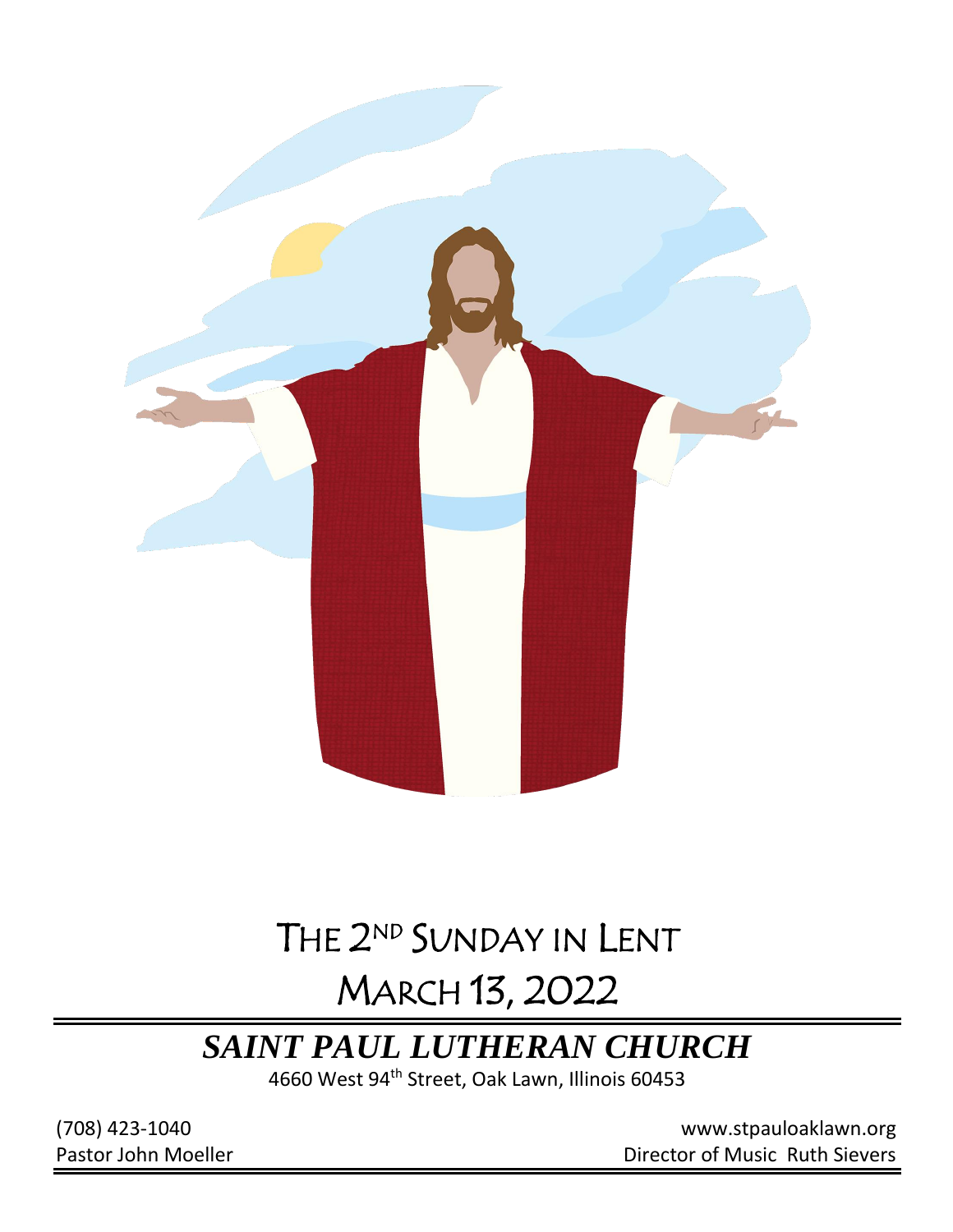#### **As We Gather**

Throughout biblical history, God used prophets to call His people to repentance with the promise of mercy. God's mercy should encourage us to return to Him, but too often, the people of God have refused His care. That is the story of Jeremiah, who was sent by the Lord to speak His Word, warn His people of disaster if they refused Him, and promise mercy to all who repent. It is also our story. The Law warns us of the failure to confess our sins and the Gospel promises forgiveness to all who confess and believe in our Lord Jesus Christ. Today, we pray the Lord to grant us hearts willing to hear His Word, confess our sins, believe in the forgiveness of Christ, and rejoice in this blessing all our days.

| Prelude                                                                                                                                                                                        | "God Himself is Present"                                                                                                                                                                                                | A. Beck             |
|------------------------------------------------------------------------------------------------------------------------------------------------------------------------------------------------|-------------------------------------------------------------------------------------------------------------------------------------------------------------------------------------------------------------------------|---------------------|
| <b>Opening Hymn</b>                                                                                                                                                                            | "God Himself is Present"                                                                                                                                                                                                | #907                |
| God Himself is present:<br>1<br>Let us now adore Him<br>And with awe appear before Him.<br>God is in His temple;<br>All within keep silence;                                                   | Bow Your ear<br>To us here:<br>Hear, O Christ, the praises<br>That Your Church now raises.                                                                                                                              |                     |
| Humbly kneel in deepest rev'rence.<br>He alone<br>On His throne<br>Is our God and Savior;<br>Praise His name forever!                                                                          | Fount of ev'ry blessing,<br>3<br>Purify my spirit,<br>Trusting only in Your merit.<br>Like the holy angels,<br>Worshiping before You,<br>May I ceaselessly adore You.                                                   |                     |
| God Himself is present:<br>2<br>Hear the harps resounding;<br>See the hosts the throne surrounding.<br>"Holy, holy, holy!"<br>Hear the hymn ascending,<br>Songs of saints and angels blending. | Let Your will<br>Ever still<br><b>Rule Your Church terrestrial</b><br>As the hosts celestial.<br>Text: Gerhard Tersteegen, 1697-1769, abr.; tr. Frederick<br>W. Foster, 1760-1835, alt.; tr. John Miller, 1756-90, alt. | Text: Public domain |

#### **Invocation**

- **P** In the name of the Father and of the  $\pm$  Son and of the Holy Spirit.
- C **Amen.**

#### **Confession and Absolution** *Psalm 74:1*

- $\left| \mathbf{P} \right|$  O God, why do You cast us off forever?
- C **Why does Your anger smoke against the sheep of Your pasture?**
- $\mathbf{P}$  May the Lord direct us to the ruins of our righteousness
- C **that we may learn repentance.**

*We pause to remember and repent of our sins before Almighty God*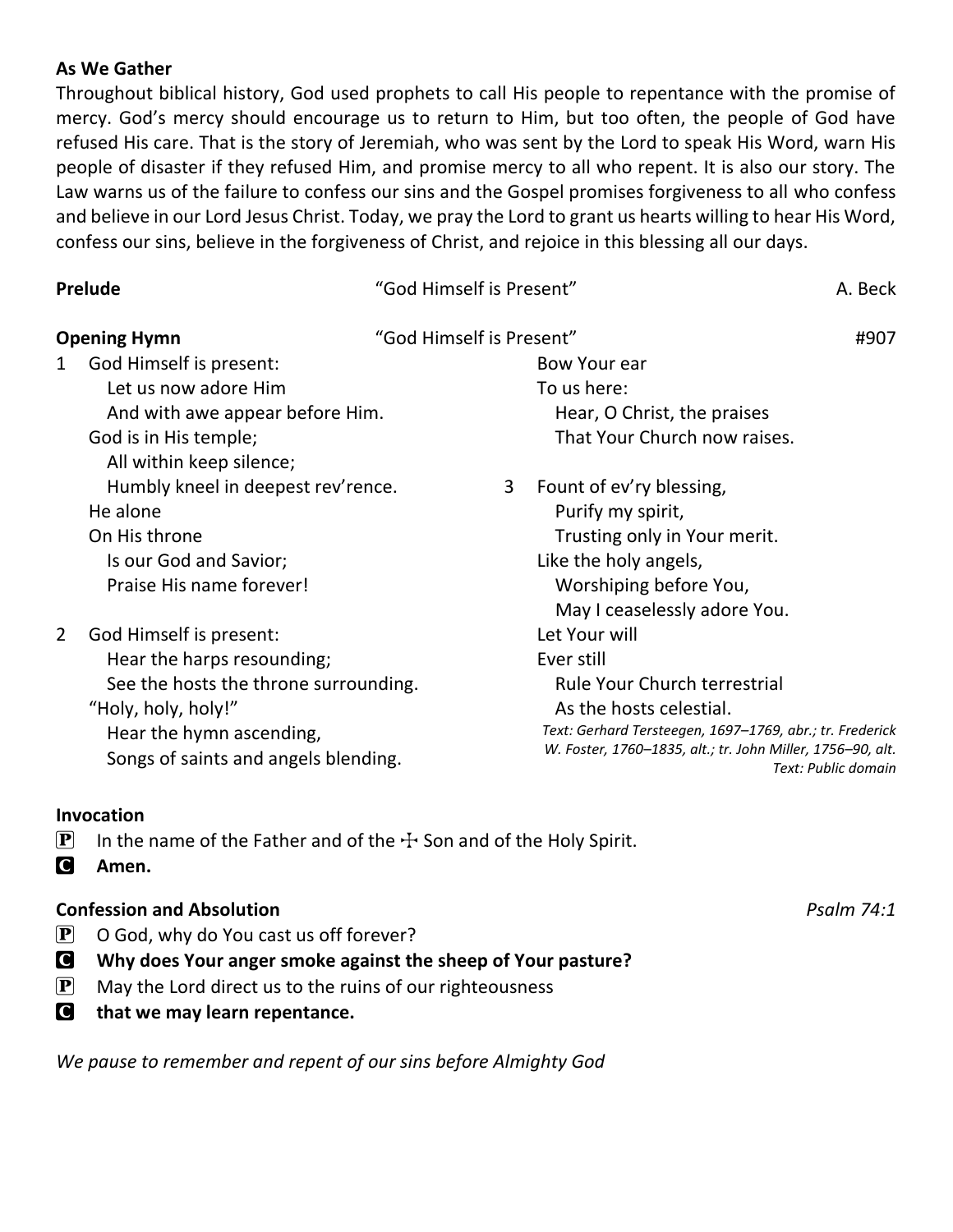P O Lord,

C **we poor sinners cry to You and beg for Your mercy. We confess that we have lived as if You did not matter and as if we mattered most of all. We have not honored our Lord's name as we should; our worship and prayers have faltered. We have not loved God above all things, and we have not loved our neighbors as ourselves. We have not done the good Your Word desires and have done the evil Your Word forbids. May God be merciful to us, forgive us all our sins, and strengthen our faith for the sake of Jesus Christ, our Lord. Amen.**

 $[P]$  Almighty God in His mercy has given His Son to die for you and for His sake forgives you all your sins. As a called and ordained servant of Christ, and by His authority, I therefore forgive you all your sins in the name of the Father and of the  $\pm$  Son and of the Holy Spirit. To the impenitent and unbelieving I must also declare that as long as you continue in your impenitence, God will not forgive your sins and will visit your iniquity upon you until you turn from your sinful ways, come to repentance, and trust in the merits of Jesus Christ alone.

- C **Amen.**
- $\mathbf{P}$  May the Lord, who has begun this good work in us, bring it to completion in the day of our Lord Jesus Christ.

C **Amen.**

 $H$  WORD  $H$ 

**Introit** *Psalm 74:1–3; antiphon: Psalm 69:9*

- $\left| \mathbf{P} \right|$  For zeal for your house has consumed me, and the reproaches of those who reproach you have fallen on me.
- C **O God, why do you cast us off forever? Why does your anger smoke against the sheep of your pasture?**  $\mathbf{P}$  Remember your congregation, which you have purchased of old,

which you have redeemed to be the tribe of your heritage!

- C **Remember Mount Zion, where you have dwelt.**
- $\mathbf{P}$  Direct your steps to the perpetual ruins; the enemy has destroyed everything in the sanctuary!
- C **Glory be to the Father and to the Son and to the Holy Spirit; as it was in the beginning, is now, and will be forever. Amen. For zeal for your house has consumed me,**

**and the reproaches of those who reproach you have fallen on me.**

#### **Prayer of the Day**

- $\left| \mathbf{P} \right|$  The Lord be with you.
- C **And also with you.**
- $\mathbf{P}$  Let us pray. Merciful Lord, because of Your mercy, we pray, deliver us from our pride and arrogance and bring us to repentance, that we may know the refuge of Your mercy, be comforted with a clear conscience through the forgiveness of sins, and serve in the obedience of faith; through Jesus Christ, our Lord,
- C **Amen.**

**Announcement of the Day**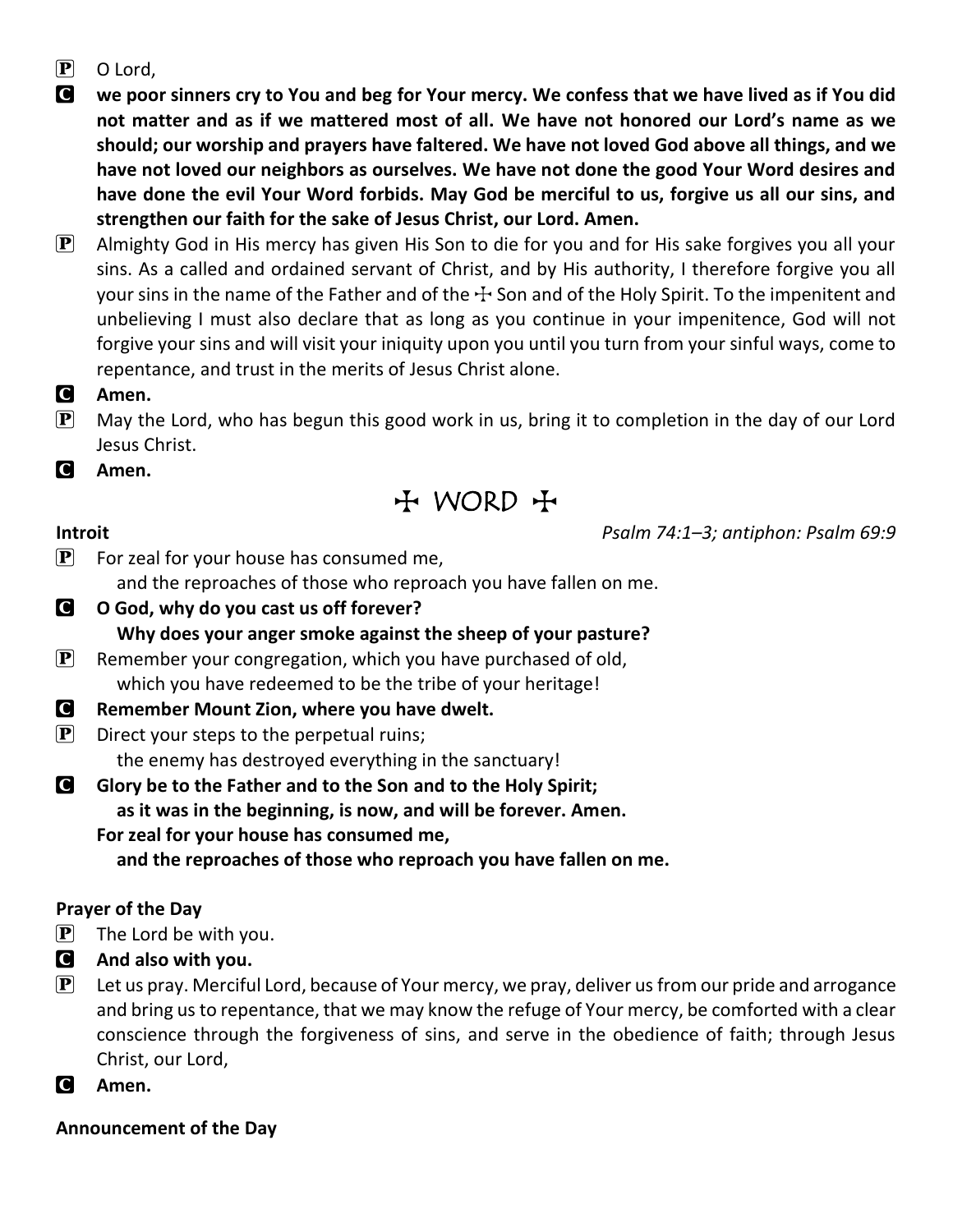**Old Testament Reading**  $\rightarrow$  Jeremiah Threatened with Death  $\rightarrow$  *Jeremiah 26:8-15* 

<sup>8</sup>When Jeremiah had finished speaking all that the LORD had commanded him to speak to all the people, then the priests and the prophets and all the people laid hold of him, saying, "You shall die! <sup>9</sup>Why have you prophesied in the name of the LORD, saying, 'This house shall be like Shiloh, and this city shall be desolate, without inhabitant'?" And all the people gathered around Jeremiah in the house of the LORD. <sup>10</sup>When the officials of Judah heard these things, they came up from the king's house to the house of the LORD and took their seat in the entry of the New Gate of the house of the LORD. <sup>11</sup>Then the priests and the prophets said to the officials and to all the people, "This man deserves the sentence of death, because he has prophesied against this city, as you have heard with your own ears." <sup>12</sup>Then Jeremiah spoke to all the officials and all the people, saying, "The LORD sent me to prophesy against this house and this city all the words you have heard.  $^{13}$ Now therefore mend your ways and your deeds, and obey the voice of the LORD your God, and the LORD will relent of the disaster that he has pronounced against you.  $^{14}$ But as for me, behold, I am in your hands. Do with me as seems good and right to you. <sup>15</sup>Only know for certain that if you put me to death, you will bring innocent blood upon yourselves and upon this city and its inhabitants, for in truth the LORD sent me to you to speak all these words in your ears."

 $\[\mathbf{\overline{L}}\]$  This is the Word of the Lord.

C **Thanks be to God.**

#### Anthem of Praise Duet **There is a Redeemer** "There is a Redeemer" M. Green

Epistle **The Example 3:17-4:1** Straining Toward the Goal  $\pm$  *Philippians 3:17-4:1* 

 $17$ Brothers, join in imitating me, and keep your eyes on those who walk according to the example you have in us. <sup>18</sup>For many, of whom I have often told you and now tell you even with tears, walk as enemies of the cross of Christ. <sup>19</sup>Their end is destruction, their god is their belly, and they glory in their shame, with minds set on earthly things. <sup>20</sup>But our citizenship is in heaven, and from it we await a Savior, the Lord Jesus Christ,  $^{21}$ who will transform our lowly body to be like his glorious body, by the power that enables him even to subject all things to himself. <sup>1</sup>Therefore, my brothers, whom I love and long for, my joy and crown, stand firm thus in the Lord, my beloved.

 $[L]$  This is the Word of the Lord.

#### C **Thanks be to God.**

Holy Gospel **The Cospel** The Lament over Jerusalem  $\ddot{\mathbf{H}}$  and  $\ddot{\mathbf{H}}$  and  $\ddot{\mathbf{H}}$  are *Luke 13:31-35* 

**P** The Holy Gospel according to St. Luke, the thirteenth chapter.

#### **C** Glory to You, O Lord.

 $31$ At that very hour some Pharisees came and said to [Jesus], "Get away from here, for Herod wants to kill you." <sup>32</sup>And he said to them, "Go and tell that fox, 'Behold, I cast out demons and perform cures today and tomorrow, and the third day I finish my course.  $33$ Nevertheless, I must go on my way today and tomorrow and the day following, for it cannot be that a prophet should perish away from Jerusalem.' <sup>34</sup>O Jerusalem, Jerusalem, the city that kills the prophets and stones those who are sent to it! How often would I have gathered your children together as a hen gathers her brood under her wings, and you would not! <sup>35</sup>Behold, your house is forsaken. And I tell you, you will not see me until you say, 'Blessed is he who comes in the name of the Lord!'"

- $\left[ \mathbf{P} \right]$  This is the Gospel of the Lord.
- C **Praise to You, O Christ.**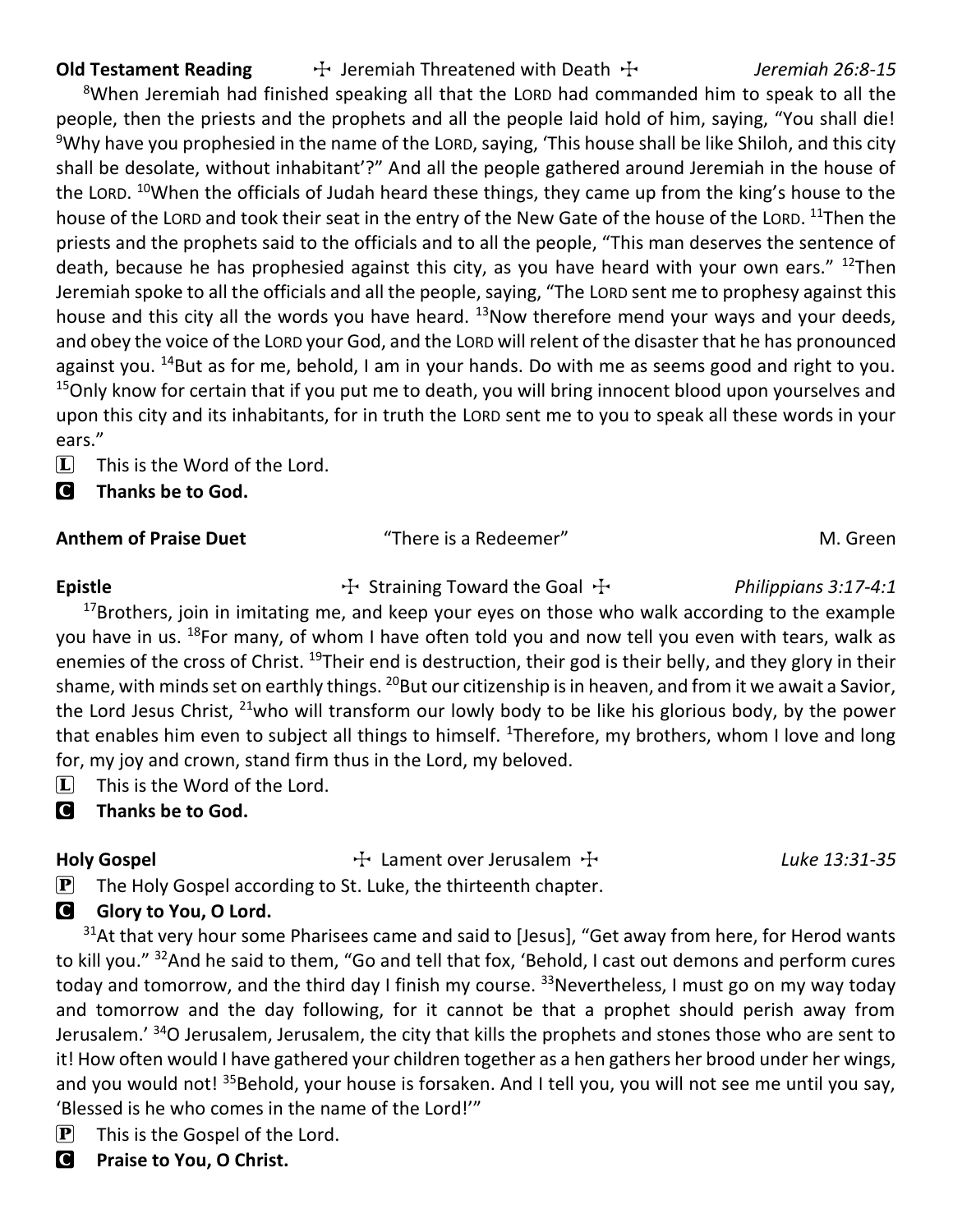## TConfession of Faith T *Nicene Creed*

**I believe in one God, the Father Almighty,**

**maker of heaven and earth**

**and of all things visible and invisible.**

**And in one Lord Jesus Christ,**

**the only-begotten Son of God,**

**begotten of His Father before all worlds,**

**God of God, Light of Light,**

**very God of very God,**

**begotten, not made,**

**being of one substance with the Father,**

**by whom all things were made;**

**who for us men and for our salvation came down from heaven**

**and was incarnate by the Holy Spirit of the virgin Mary**

**and was made man;**

**and was crucified also for us under Pontius Pilate. He suffered and was buried.**

1 Have no fear, little flock; Have no fear, little flock, For the Father has chosen To give you the Kingdom; Have no fear, little flock!

2 Have good cheer, little flock; Have good cheer, little flock, For the Father will keep you In His love forever; Have good cheer, little flock!

3 Praise the Lord high above; Praise the Lord high above,

#### **Sermon**

#### **Prayer of the Church**

**and ascended into heaven and sits at the right hand of the Father. And He will come again with glory to judge both the living and the dead, whose kingdom will have no end. And I believe in the Holy Spirit, the Lord and giver of life, who proceeds from the Father and the Son, who with the Father and the Son together is worshiped and glorified, who spoke by the prophets. And I believe in one holy Christian and apostolic Church,**

**And the third day He rose again according**

**to the Scriptures**

**I acknowledge one Baptism for the remission of sins,**

**and I look for the resurrection of the dead** and the life  $\div$  of the world to come. Amen.

**Sermon Hymn**  $\qquad$  "Have No Fear, Little Flock"  $\qquad$  #735

 For He stoops down to heal you, Uplift and restore you; Praise the Lord high above!

4 Thankful hearts raise to God; Thankful hearts raise to God, For He stays close beside you, In all things works with you; Thankful hearts raise to God!

> *Text (st. 1): Heinz Werner Zimmermann, 1930; (sts. 2–4): Marjorie A. Jillson, 1931–2010 Text: © 1973 Concordia Publishing House. Used by permission: LSB Hymn License no. 110001400*

**Offering**—*may be left in the offering plates near the doors as you leave. Those worshipping at home may continue to mail or drop off offerings at the church office, and on-line giving is available to everyone on our website at [www.stpauloaklawn.org.](http://www.stpauloaklawn.org/) For information about regular electronic giving, please contact the church office.* 

#### **Offertory Meditation**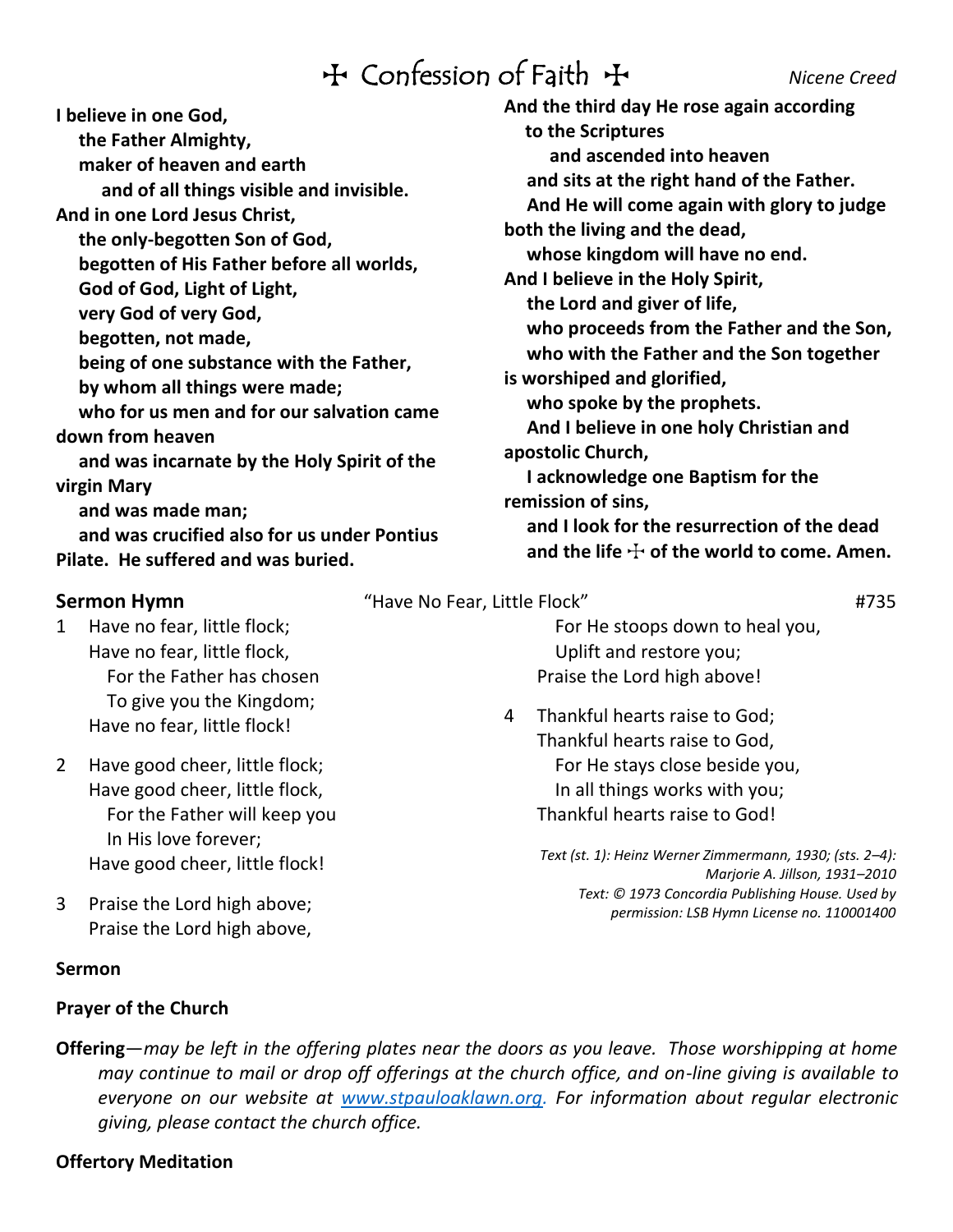## $H$  SACRAMENT +

#### **Preface**

- $\mathbf{P}$  The Lord be with you.
- C **And also with you.**
- $\left| \mathbf{P} \right|$  Lift up your hearts.
- C **We lift them to the Lord.**
- $\boxed{\mathbf{P}}$  Let us give thanks to the Lord our God.
- C **It is right to give Him thanks and praise.**

#### **Proper Preface Prayer of Thanksgiving**

### **The Lord's Prayer**

- **P** Hear us now as we pray together as He taught us,
- C Our Father who art in heaven...

### **Words of Our Lord**

### **Pax Domini**

- $\left| \mathbf{P} \right|$  The peace of the Lord be with you always.
- C **Amen.**

## $H$  DISTRIBUTION of the SACRAMENT  $H$

#### "What Is This Bread" #629

- 1 What is this bread? Christ's body risen from the dead: This bread we break, This life we take, Was crushed to pay for our release. O taste and see—the Lord is peace.
- 2 What is this wine? The blood of Jesus shed for mine; The cup of grace Brings His embrace Of life and love until I sing! O taste and see—the Lord is King.
- 3 So who am I, That I should live and He should die Under the rod? My God, my God,

Why have You not forsaken me? O taste and see—the Lord is free.

## 4 Yet is God here?

Oh, yes! By Word and promise clear, In mouth and soul He makes us whole— Christ, truly present in this meal. O taste and see—the Lord is real.

- 5 Is this for me?
	- I am forgiven and set free! I do believe That I receive His very body and His blood. O taste and see—the Lord is good.
		- *Text: Frederic W. Baue, 1946 Text: © 1991 Fred and Jean Baue. Used by permission: LSB Hymn License no. 110001400*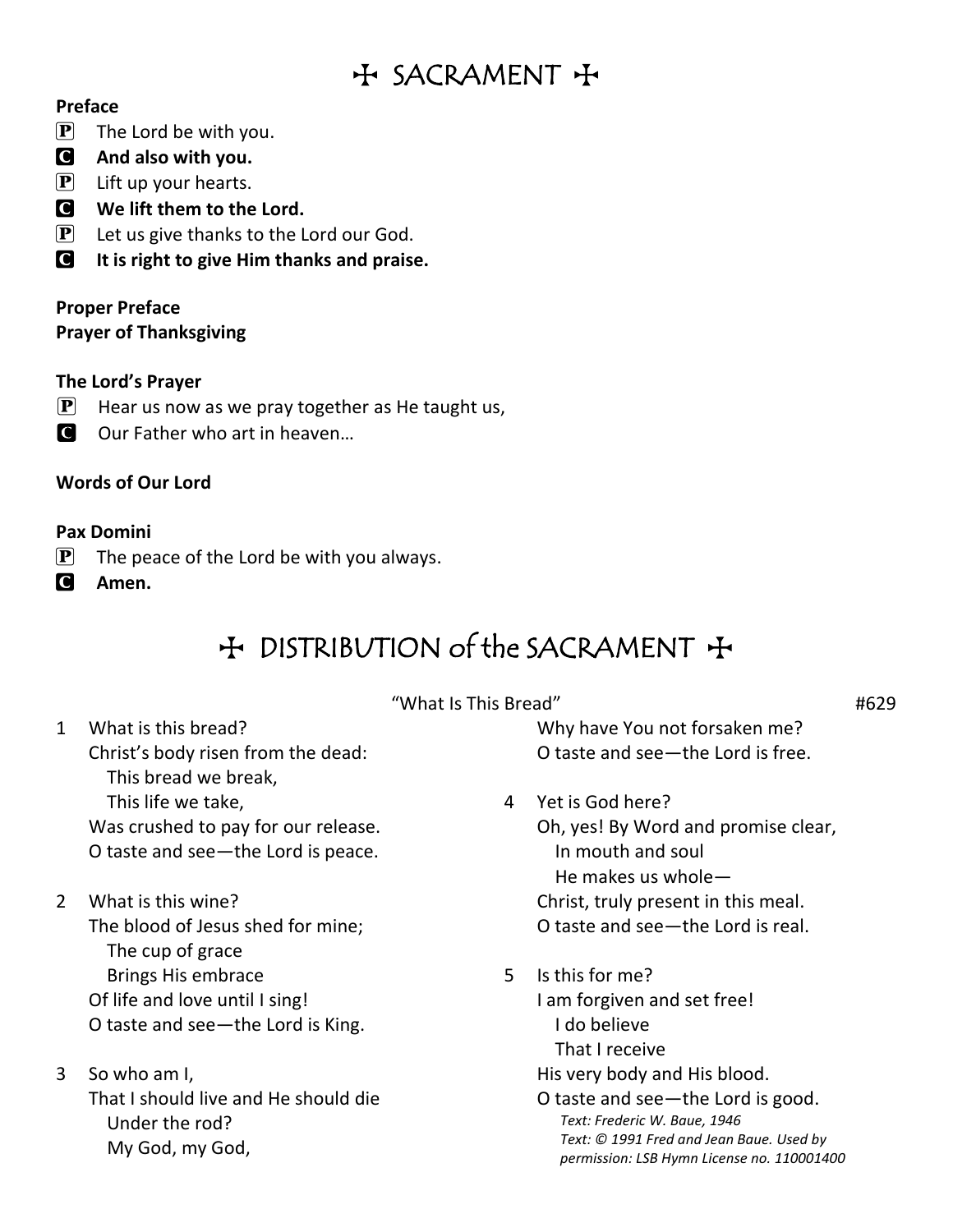1 By grace I'm saved, grace free and boundless;

 My soul, believe and doubt it not. Why stagger at this word of promise? Has Scripture ever falsehood taught? No! Then this word must true remain: By grace you too will life obtain.

- 2 By grace! None dare lay claim to merit; Our works and conduct have no worth. God in His love sent our Redeemer, Christ Jesus, to this sinful earth; His death did for our sins atone, And we are saved by grace alone.
- 3 By grace God's Son, our only Savior, Came down to earth to bear our sin. Was it because of your own merit That Jesus died your soul to win? No, it was grace, and grace alone, That brought Him from His heav'nly throne.
- 4 By grace! This ground of faith is certain; As long as God is true, it stands. What saints have penned by inspiration, What in His Word our God commands, Our faith in what our God has done Depends on grace—grace through His Son. *Text: Christian Ludwig Scheidt, 1709–61; tr. The Lutheran Hymnal, 1941, alt. Text: Public domain*

### **Communion Blessing**

 $\mathbf{P}$  The Body and Blood of our Lord Jesus Christ strengthen and preserve you in body and soul to life everlasting. Depart  $+$  in peace.

### **Closing Prayer**

 $\left[\mathbf{P}\right]$  Let us pray. Come to the aid of Your people, O Lord, and turn us from our sin to Christ that we may live for You alone. Deliver unbelievers from the prison of darkness and the curse of death that through repentance they may gladly hear Your Word, confess their sins, receive Your forgiveness, and grow, together with us, into the fullness of Your Son, Jesus Christ, our Savior, who lives and reigns with You and the Holy Spirit, one God, now and forever.

C **Amen.**

### **Benediction**

 $\left[ P \right]$  The Lord bless you and keep you. The Lord make His face shine on you and be gracious to you. The Lord look upon you with favor and  $\pm$  give you peace.

C **Amen.**

### **Dismissal**

- $\left[ \mathbf{P} \right]$  Go in peace! Serve the Lord!
- C **Thanks be to God.**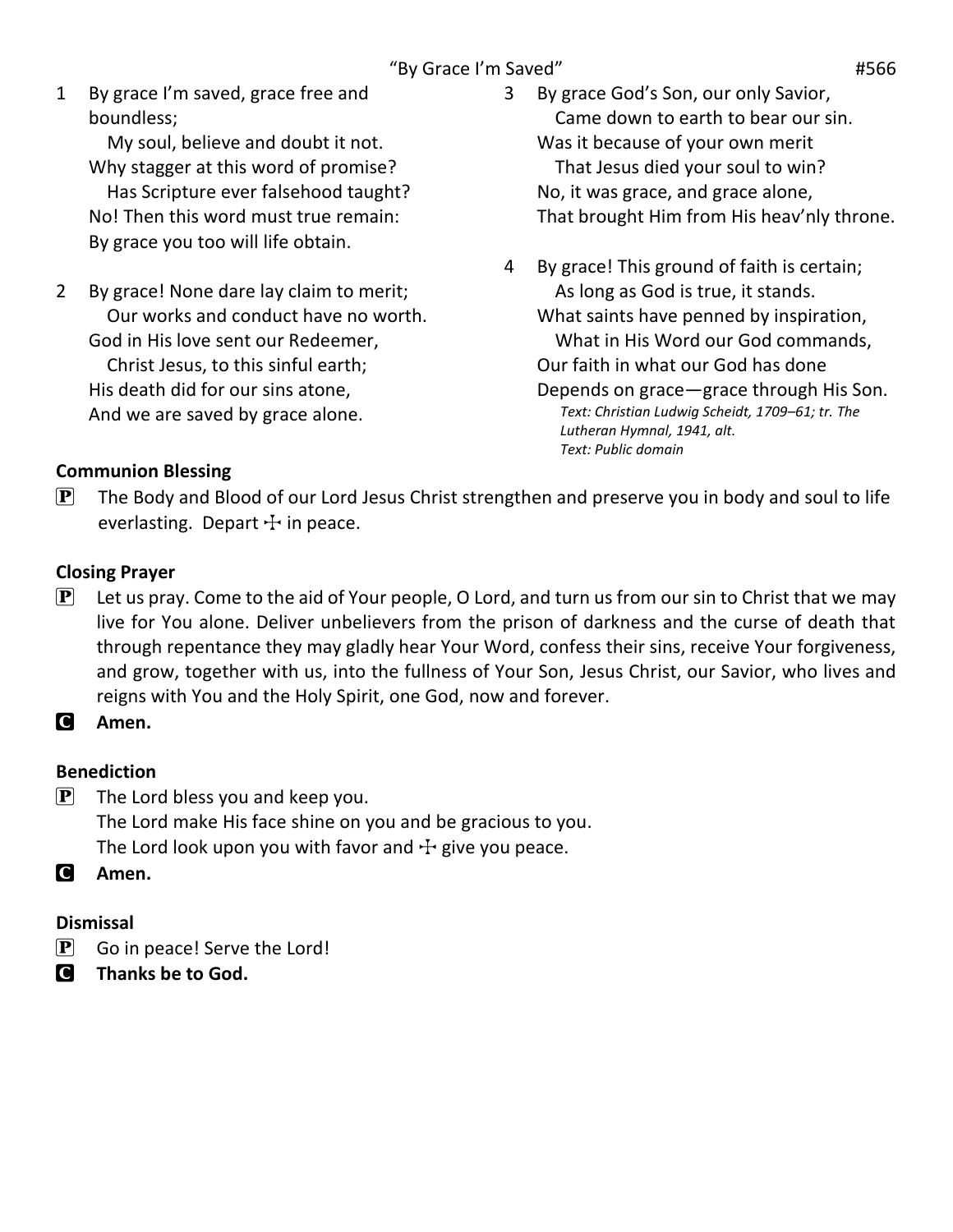**Closing Hymn** "Drawn to the Cross Which Thou Hast Blessed" #560

- 1 Drawn to the cross, which Thou hast blessed With healing gifts for souls distressed, To find in Thee my life, my rest, Christ crucified, I come.
- 2 Thou knowest all my griefs and fears, Thy grace abused, my misspent years; Yet now to Thee with contrite tears, Christ crucified, I come.
- 3 Wash me and take away each stain; Let nothing of my sin remain. For cleansing, though it be through pain, Christ crucified, I come.
- 4 And then for work to do for Thee, Which shall so sweet a service be That angels well might envy me, Christ crucified, I come. *Text: Genevieve M. Irons, 1855–1928 Text: Public domain*

**Postlude** The Letter of the Contract of the Contract of Trelude in G" Trelude in G" J. S. Bach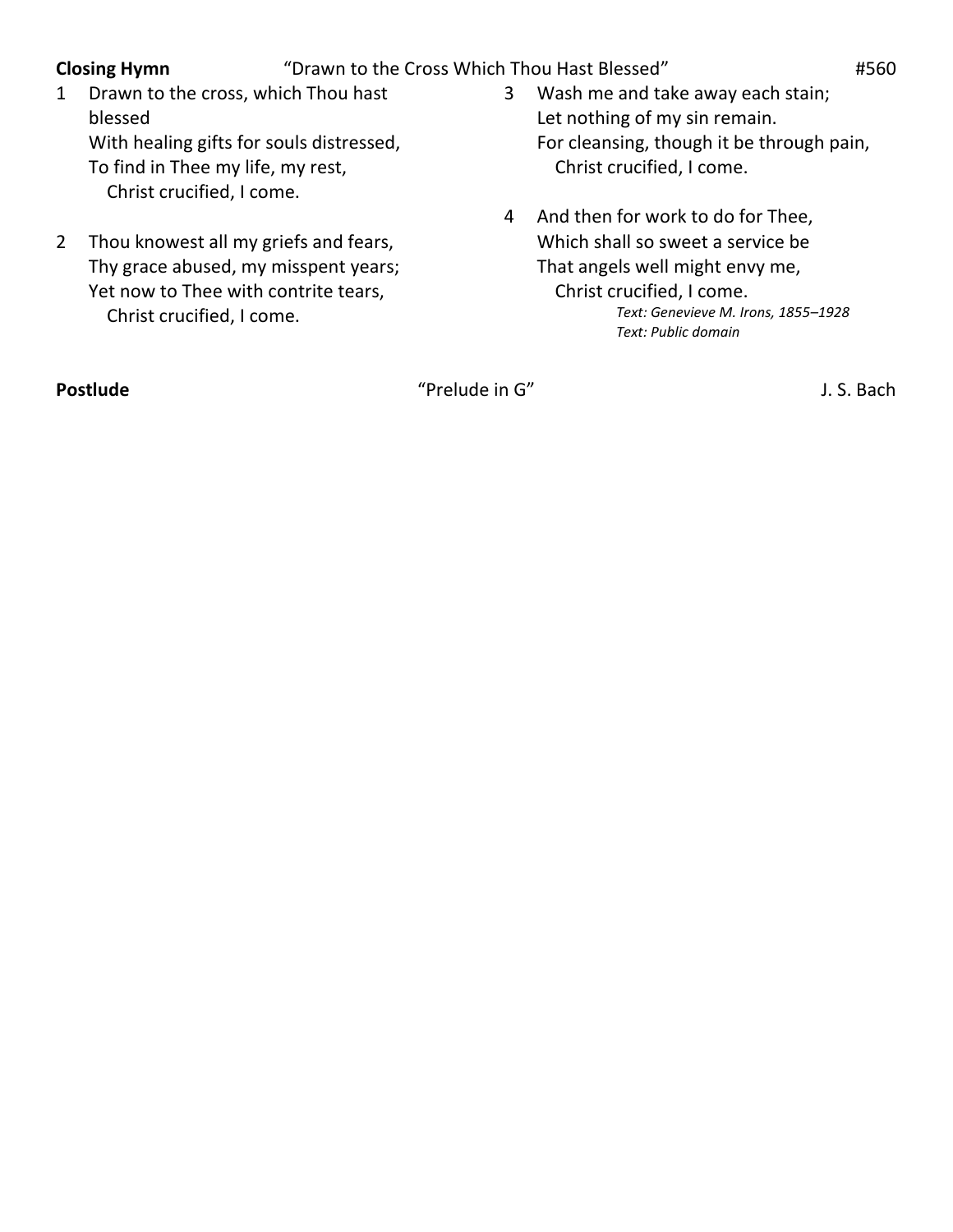### TTTTTTTTTTTTTTTTTTTTTTTTTTTTTTTTTTTTTTTTTTTTT ACKNOWLEDGMENTS AND THANKS

**Vocalists:** Deb Skopec & Susan E. Volk **Lector:** David Witkosky **Altar Care:** Martha Moeller

Creative Worship for the Lutheran Parish, Series C, Quarter 2. Copyright © 2021 Concordia Publishing House. All rights reserved. Used by permission. Unless otherwise indicated, Scripture quotations are from the ESV® Bible (The Holy Bible, English Standard Version®), copyright © 2001 by Crossway, a publishing ministry of Good News Publishers. Used by permission. All rights reserved. Created by Lutheran Service Builder © 2021 Concordia Publishing House.

"Intercessory prayer for peace" is from lcms.org 03-10-2022.

TTTTTTTTTTTTTTTTTTTTTTTTTTTTTTTTTTTTTTTTTTTTT

### *Announcements & Notes:*

- *There is a signup sheet by the office door if you are able to bring something for Wednesday evening's "Just Cuz" potluck supper. This will be the only "official" potluck during this year's Lenten supper season. Of course, even if you're not able to bring something, please come and enjoy - all are welcome!*
- *The deadline for ordering Easter flowers for the altar is April 4th. There is an order form in the current newsletter, but you'll also find order forms on the counters in the narthex and the wings.*
- *Our St. Paul "Proclaim! Choir" is planning to start up again and we need YOU to join in! Rehearsals begin Wednesday, April 6th after the Wednesday evening service.*